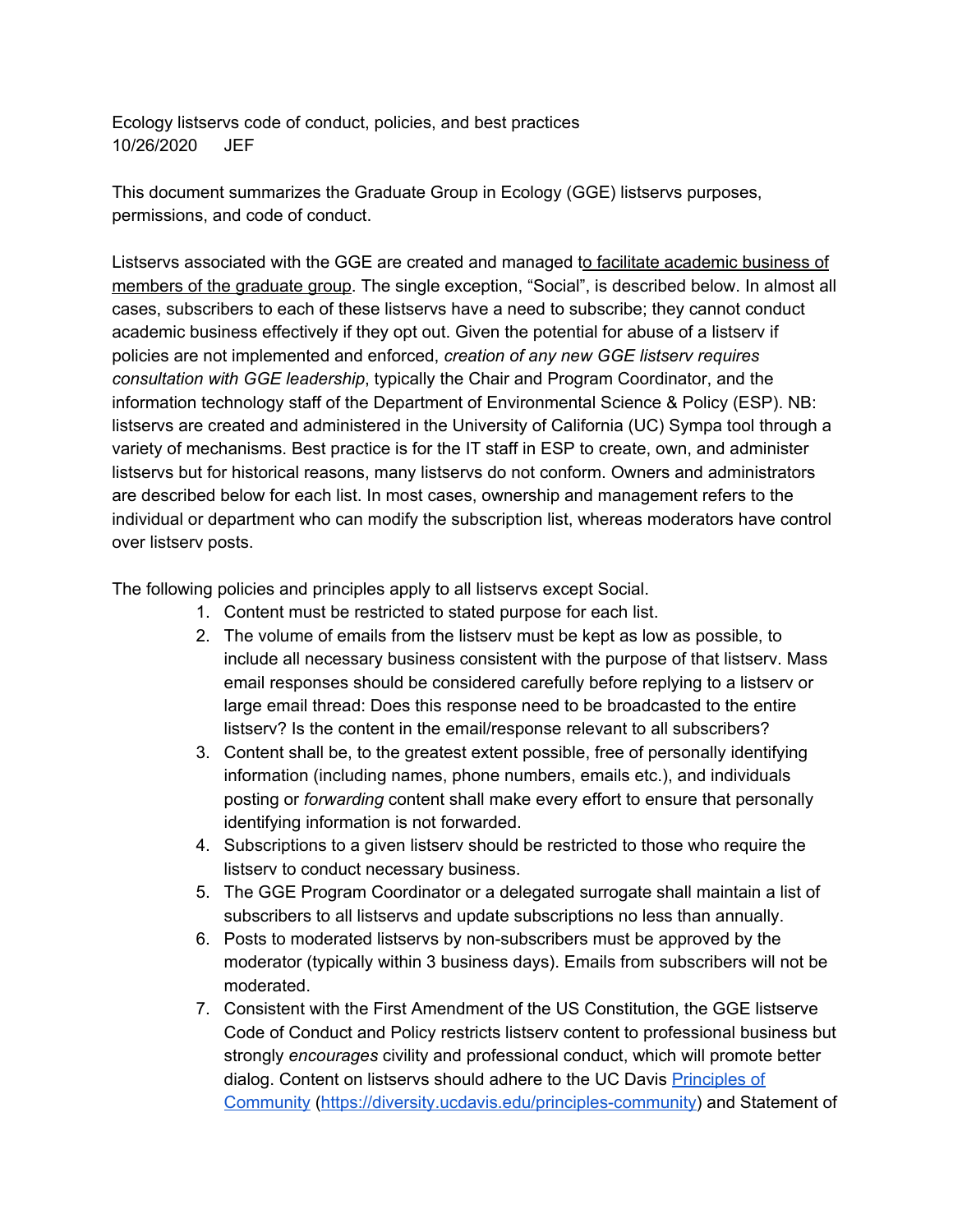Nondiscrimination (https://www.ucdavis.edu/statement-nondiscrimination/). Posts should use professional, collegial, and not rude language.

- 8. Posters should refrain from personal attacks on GGE list-serves, and refrain from attacks and pejorative or disparaging characterizations of any race, religion, gender, ethnicity, age, or other protected group.
- 9. Violations of listserv policy will be brought to the attention of list owners and moderators through reports from identified users or through anonymous reports (via a system to be developed in collaboration with the Diversity, Equity, and Inclusion Task Force, DEITF). Reports shall include date, time, and sender of the post and a description of how the post violates listserv policies.
- 10. Subscription to GGE listservs is a privilege and inappropriate use of the privilege may result in restriction and loss of that privilege. If inappropriate content is posted or transmitted, the sender will receive a single warning and reminder of the purpose and policy of the listserv and indicating how policy has been violated. Subsequent violations or attempted violations will result in an immediate one-year suspension from posting, implemented with the blacklisting tool in Sympa. More stringent sanctions may be imposed at the discretion of the Chair in line with guidelines under development of the DEITF. Where appropriate, violations will be reported to Title IX, Harassment & Discrimination Assistance and Prevention Program, law enforcment, or other offices (e.g., for sexual harassment, threats, and other relevant violations).
- 11. The GGE Program Coordinator shall maintain a list of individuals who have received a warning.

The GGE listservs and guidelines are as follows.

eco-grfp. This list is owned by ESP and managed and moderated by the Chair and Program Coordinator. Subscribers may post to the list; non-subscribers may send email to the listserv but it will not be distributed unless a moderator approves it. Posts to this list are restricted to business related to the annual seminars in which students prepare proposals to the National Science Foundation Graduate Research Fellowship program.

ecology-alumni. This list is owned by ESP\_admin and Chair, and moderated by the Chair and Program Coordinator. Subscribers may post to the list; non-subscribers may send email to the listserv but it will not be distributed unless a moderator approves it. Posts to this list are restricted to business of GGE alumni ( e.g., distribution of information and fund-raising). As students graduate, the coordinator will move them from the active student list to the alumni list.

ecology-faculty. This list is owned by ESP\_admin and the Chair, and moderated by the Chair and Program Coordinator. As configured currently, subscribers may send emails; people not subscribed must request to post. Subscribers may post to the list; non-subscribers may send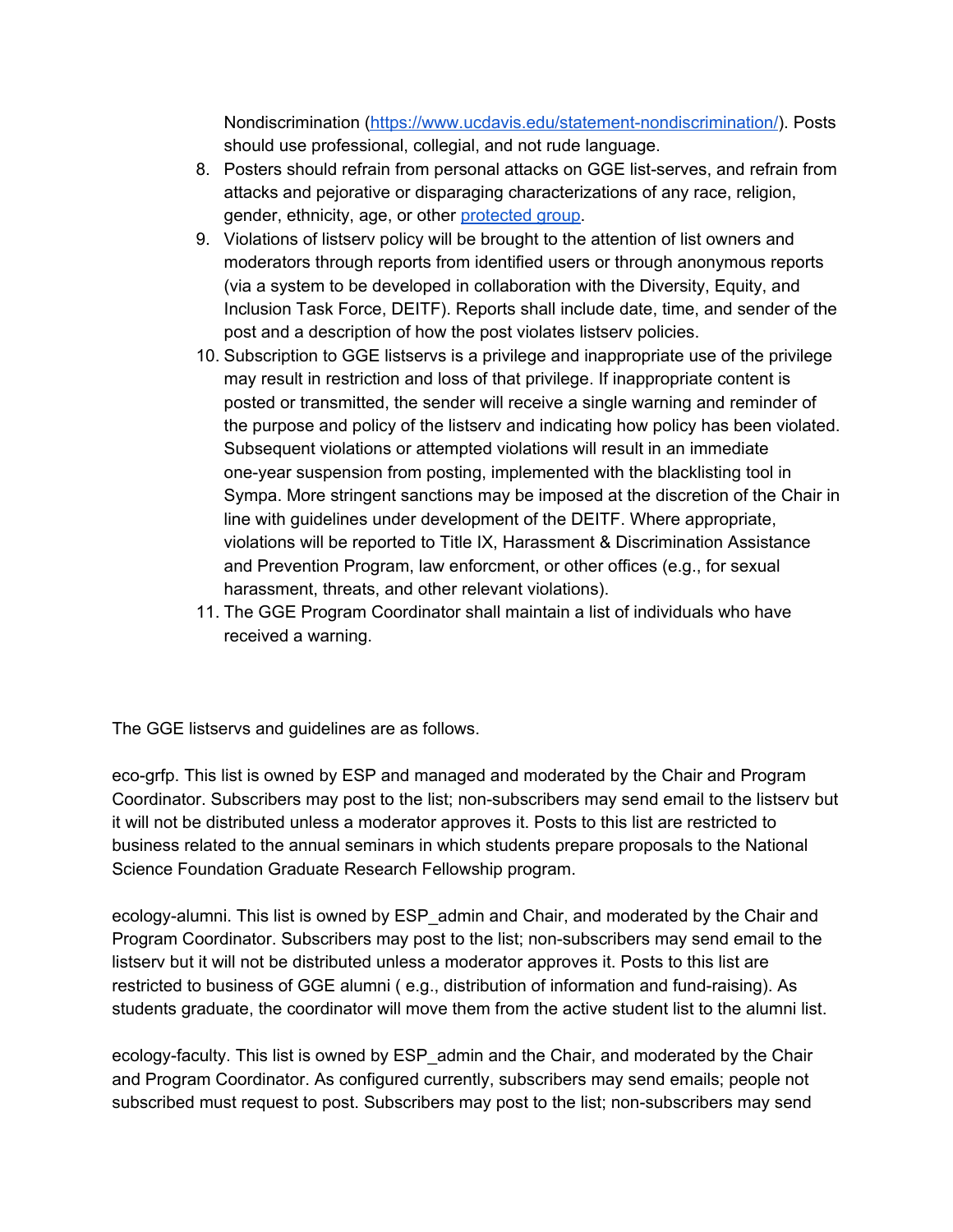email to the listserv but it will not be distributed unless a moderator approves it. Posts to this list are restricted to academic business of GGE faculty, which includes university and GGE policy, academic matters, timely notices of outside events that may impact performance of teaching, service, and research activities, and other business deemed professionally relevant by the Chair. The list includes all GGE faculty and may include emeritus faculty.

f07-ggestudents et al. This is a set of lists associated with each cohort of GGE students. The lists are owned by ESP\_admin and the Chair and moderated by the Chair and Program Coordinator. Subscribers may post to the list; non-subscribers may send email to the listserv but it will not be distributed unless a moderator approves it. Posts to this list are restricted to academic issues specific to each cohort and university-adjacent issues, which could include social activities after seminars, activities for wellness (such as meditation or exercise classes), and any posts that moderators deem appropriate.

gge-admit. This list is owned by ESP\_admin and the Chair, and moderated by the Chair and Program Coordinator. Subscribers may post to the list; non-subscribers may send email to the listserv but it will not be distributed unless a moderator approves it. Posts to this list are restricted to work of the GGE Admissions Committee and reviewers about matters such as the application review process, recruitment, and incoming student awards.

gge-aoe. This list is owned by ESP\_admin and the Chair, and moderated by the Chair and Program Coordinator. Posts to this list are restricted to work of the Area of Emphasis chairs and advisors (and student representatives).

gge-dei-tf. This list is owned by the Chair of the GGE and faculty co-chairs of the DEI Task Force. It is unmoderated. Posts to this list are restricted to work of the GGE Diversity, Equity, and Inclusion Task Force.

diversitycommittee-gge. This list is owned (as of 8 October 2020) by Sidney Woodruff (Diversity Committee Chair Fall 2020-Spring 2022) and Deniss Martinez (Diversity Committee Chair Fall 2018-Spring 2020). List is unmoderated. Posts to this list are restricted to the work of the Diversity Committee, its subcommittees, and information about relevant UC Davis events or training related to topics on diversity, equity, and inclusion.

gge-odyssey. This list is owned by ESP\_admin and the Chair and moderated by the Chair and Program Coordinator. Posts to this list are restricted to business related to the Odyssey, especially coordination of Odyssey teaching assistants.

gge-students. This list is owned by ESP\_admin and the Chair, and moderated by the Chair and Program Coordinator. Technically, the members of this list are all members of each yearly student cohort list (e.g., f07-ggestudents). Posts to this list shall be restricted to academic business and professional development of GGE students (e.g., research; coursework and academic credits; advising; job and grant opportunities; and business related to functioning of